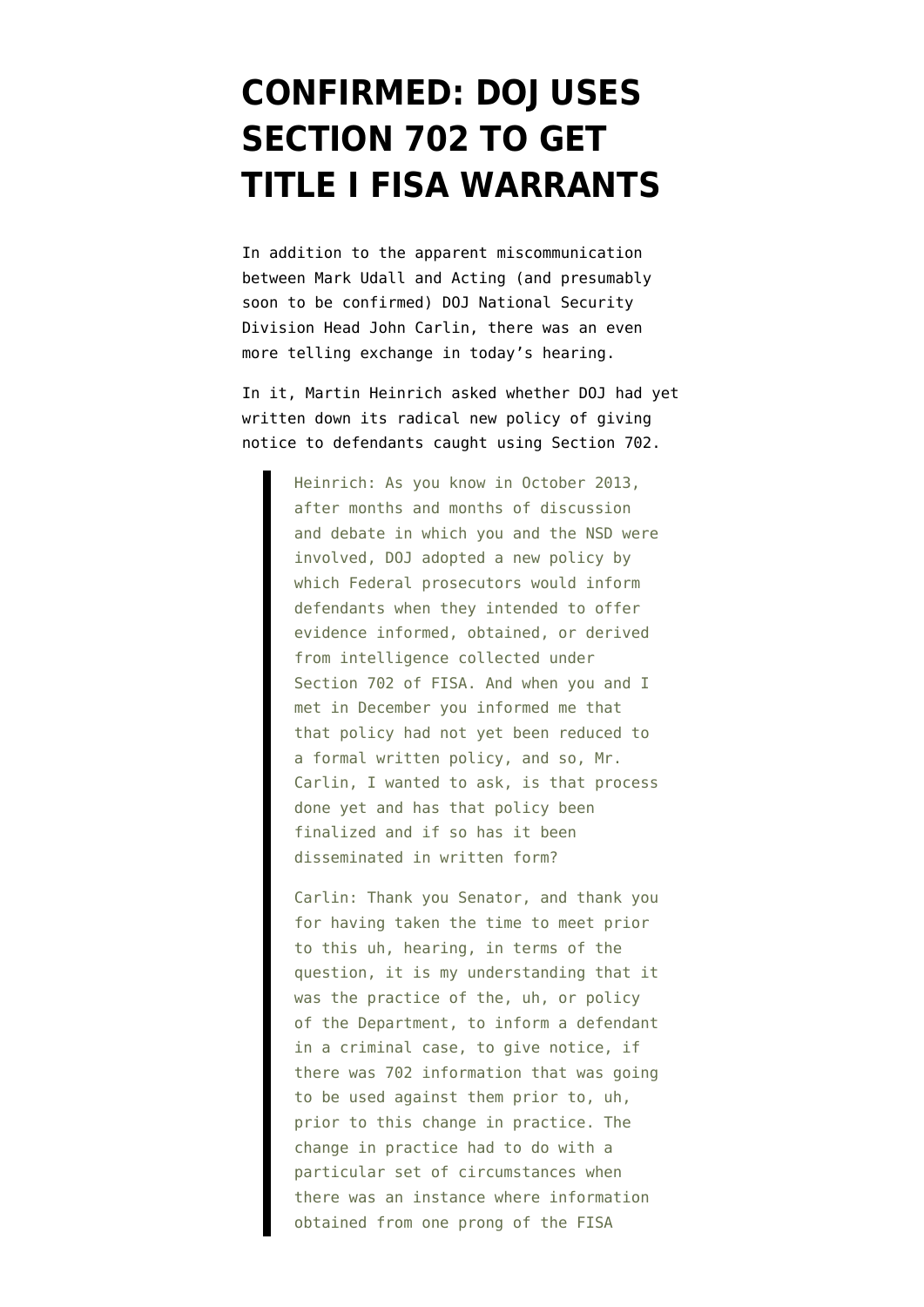statute, 702, was used and led to information that led to another prong of FISA, Title I FISA, being used, and that when the notice was given to the defendant that that notice was referring to one type of FISA but not both types of FISA. And that is the practice that we uh reviewed and changed, so that now defendants are receiving notice in those instances of both types of uh, FISA, the review of cases affected like that, uh, affected by that continues, but we have filed such notice now, I believe in three uh criminal matters, including the case of Mohamed Mohamud, the individual convicted by a jury of attempting to uh use an explosive device in a Christmas tree lighting ceremony. In reference to that case we've now filed, um, there's a filing in that case we should provide to your staff where we lay out what our practice is and I will ensure that that filing is distributed to US Attorneys offices across the country so they know exactly what our position is in that issue.

Heinrich: That's helpful. And so you'll share that with the committee as well?

Carlin: Yes sir.

Heinrich: Great.

Now, Carlin might be forgiven for all the uming and ahing here. After all, the [filing](http://legaltimes.typepad.com/files/oregon-fisa.pdf) he appears to be referring to is sort of an extended effort to pretend that "[derived from](http://www.emptywheel.net/2014/02/14/todays-nsa-related-orwellianism-derived-from/)" doesn't mean "derived from," all in an effort to pretend DOJ hasn't been deliberately hiding this (in Mohamud's case) for over 3 years.

But kudos to Carlin for not using that verb derived — in his answer, choosing instead to use "was used and led to information that led to."

All that said, Carlin did admit what has been clear for some time: that DOJ has been hiding